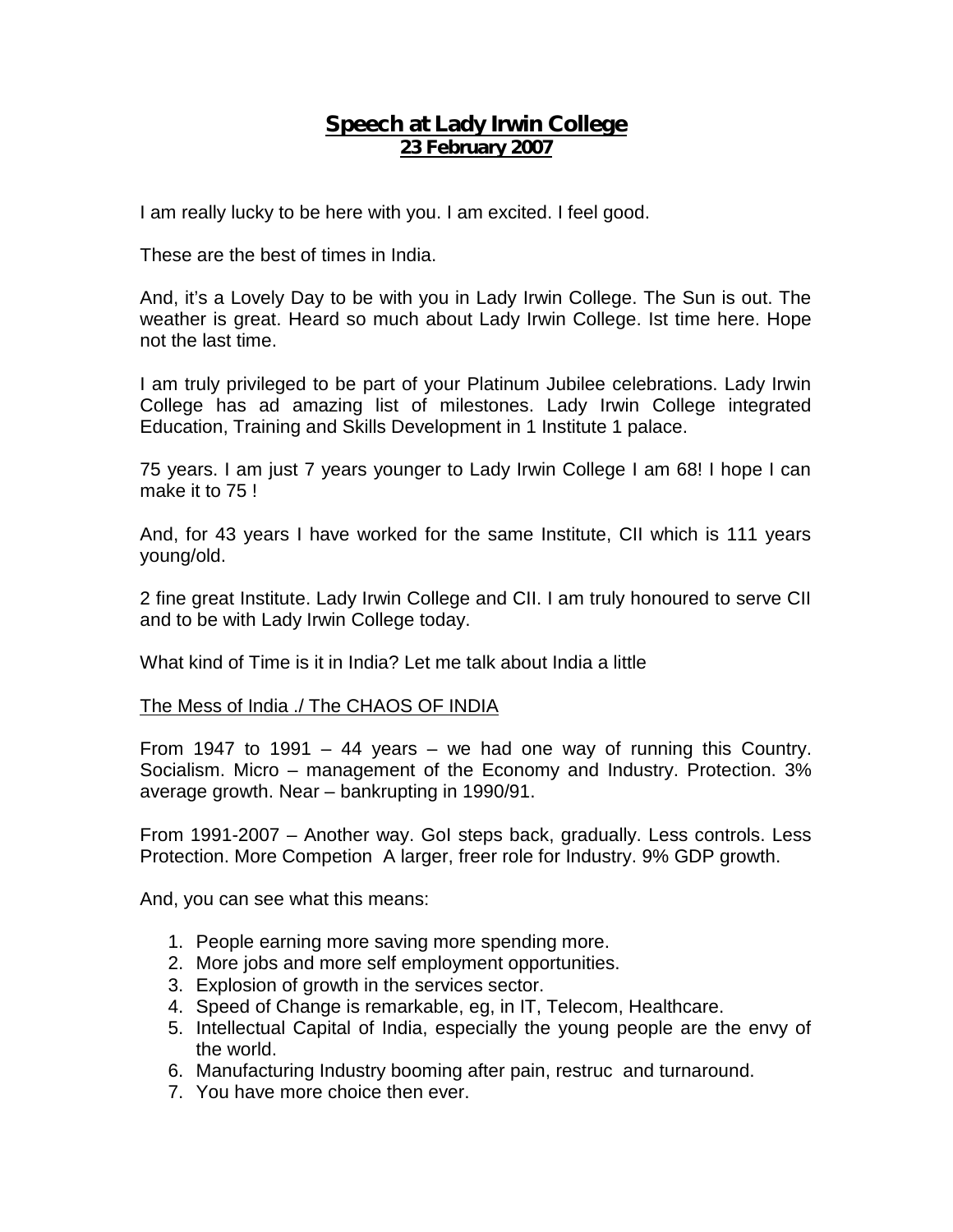8. Entrepreneurship is also exploding – old and new.

And, of course, everything happening chaotically.

So, is the India of today all about this. All good news? Sadly, no!

We have massive CONCERNS/CHALLENGES.

- 1. Governance of 1 Billion People the Question of Public Services. Law and Order. Security. Terrorism. Judiciary. Democracy.
- 2. Infrastructure : Transport, Roads, Railways, Airport, Power, Cities, Villages.
- 3. Controls and Regulations. Still stifling.
- 4. Unemployment Truly massive. How to find Employment for all. And, with it, the challenge of training and skills development for 500 million people.
- 5. Inclusive Growth. Inclusive Development. Removal/Reduction of Disparities. Extending the benefits of growth to 1 billion people.
- 6. Health Public health, HIV/AIDS, Malaria, TB, Hepatitis etc etc.
- 7. Education. Primary, Secondary, Higher, Technical. Non-Technical. Quantity and Quality.

7 major challenges to be addressed. And the base of it – the Foundation – for everything else : Education and Training/ Skills Development.

What is Education all about ?

Simply to build people.

To build the HRes of India.

To build you and me.

To enable and to Empower People, especially young people. Young Women to create opportunities - to take advantage of opportunities to build their own space. To earn. To save. To spend. To be part of Society in a meaningful way. To have happy families.

In the old days always looked at Education as principally a Government Responsibility. But from a long time it has clear that Government alone can't manage everything.

So, Industry came in. More as Philanthropy.

- Tata TISS. Institute of Advance Studies, etc.
- TISCO- Jamshedpur Community/CSR
- Birlas BITS++ Schools especially Kolkata. Modern High in Kolkata.
- Shriram SRCC/Lady Shriram College/Secondary School.
- Thapars Patiala. Institute of Engineering Deemed University.
- PRATHAM ICICI
- Manipal Par Faculty.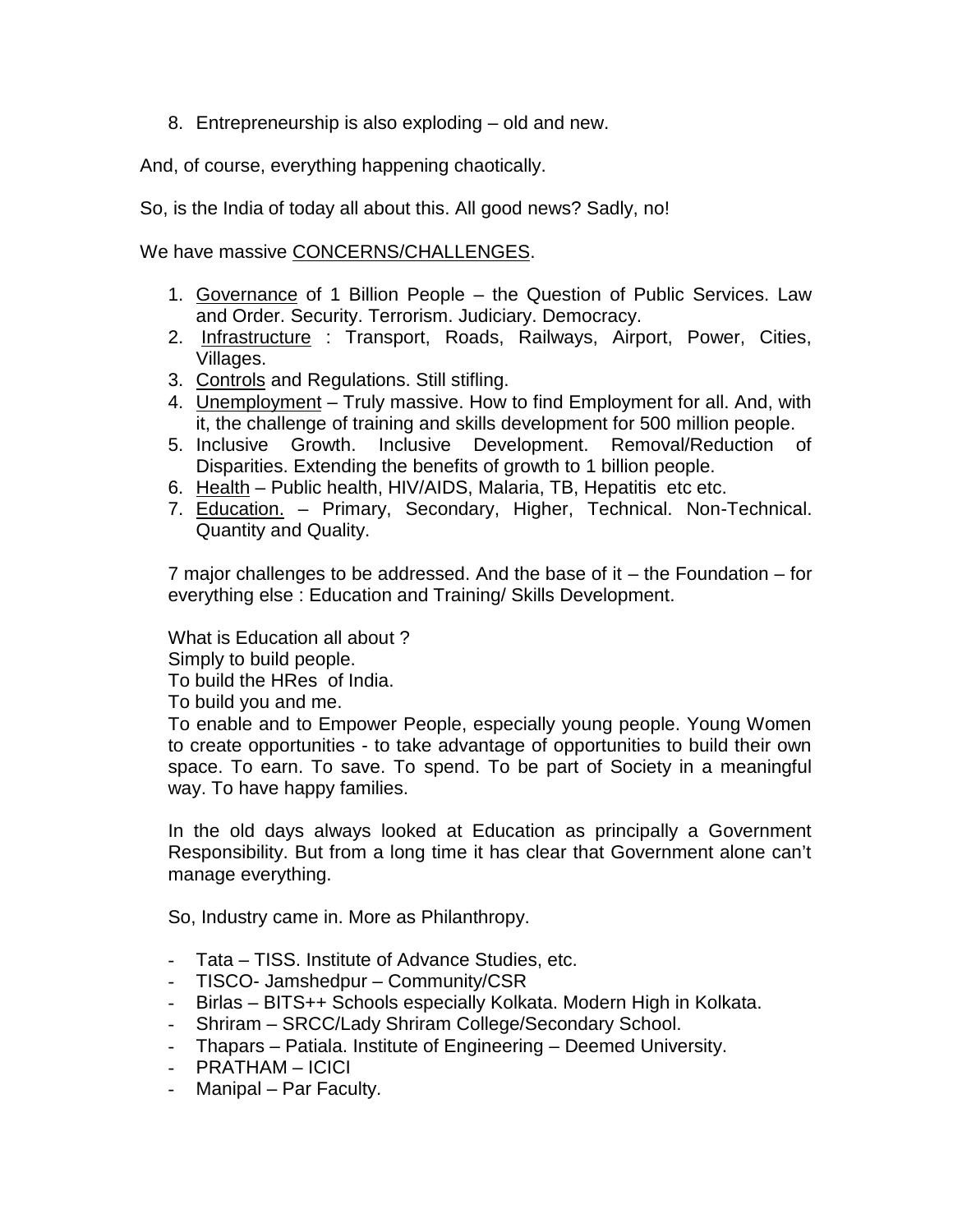- Azim Premji Foundation.
- Infosys Foundation Education villages of South. Karnataka +
- CII Bihar Village Project.
- CII A Shiksha Project network of Schools, Colleges and Education Institute set up , funded and managed by Corporate Sector.

## COMBINATION OF FINANCE AND MANAGEMENT CAPABILITY

Everything together

Not enough – Government of India/States/NGOs/Industries.

Literacy level – Sad.

No. of Education Institutes – totally inadequate .

Qualification – Excellent to Disaster

Curriculum- Needs review (More = Disaster)

Teachers – Quantity/Qualification – Issue.

Infrastructure – XXX Classrooms, Toilets, Teaching material, Water,Food, Furniture. Equipment.

Dropouts rate – Huge.

Lack of Funds.

Lack of resources with the 800 million poor.

Lack of Will – Pol will.

Lack of attention/PRIORITY - Not only a Government responsibility. Everyone's apathy.

## **Vision of Changes**

- 1. More funds
- 2. More "Implan" Quality.
- 3. More Private Public Partnership Private Sector.
- 4. More LIBRALISAION = Opportunities. Less Interference and Micro Management.
- 5. More Capacity. More Competitive- $\rightarrow$  Quality.
- 6. Reform Exam System.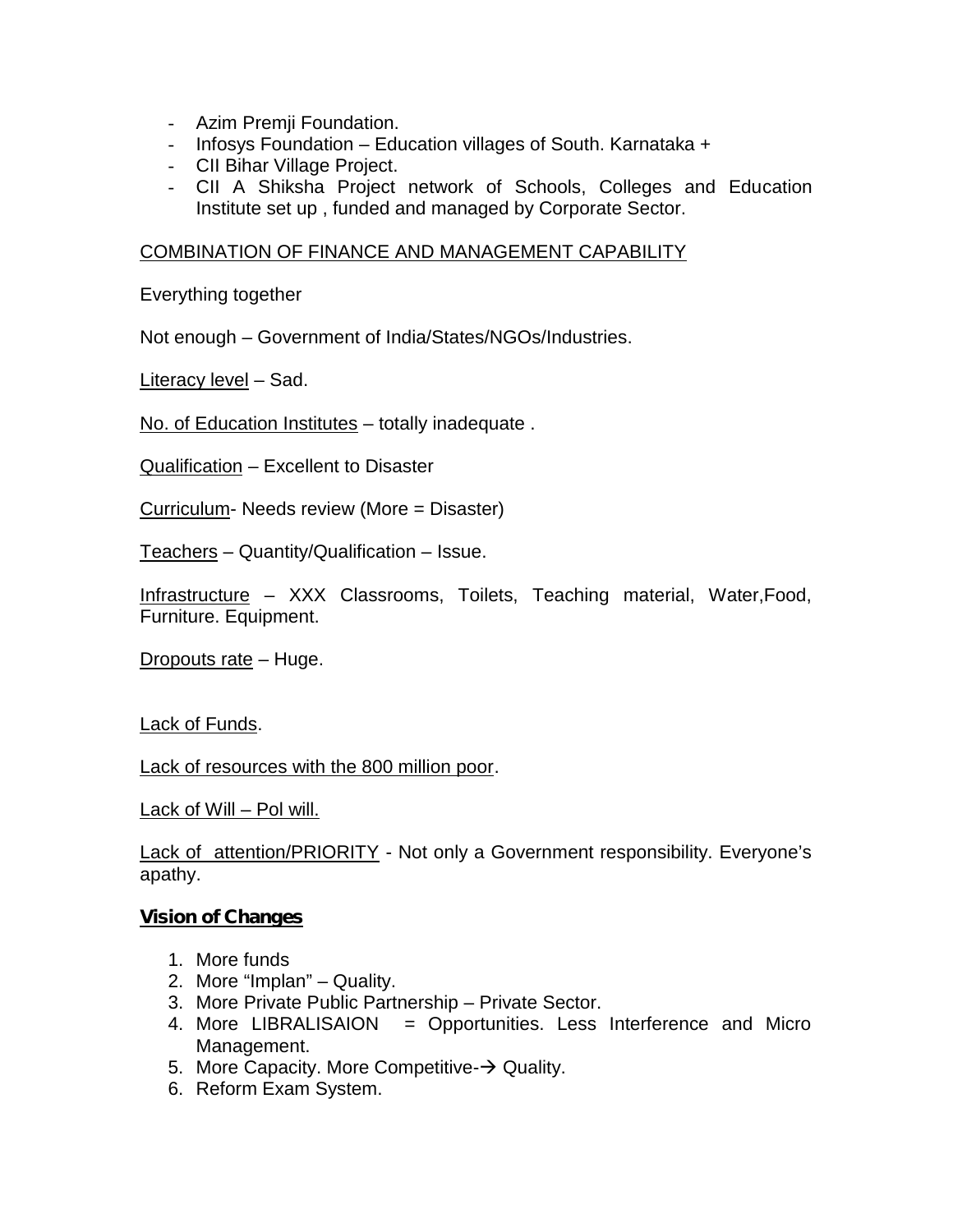- 7. More Emoluments for Teacher/Trainers
- 8. More Creativity in Curriculum  $\rightarrow$  Self Development
- 9. IT/Education = Innovation.

VISION OF CHANGE And What does it mean

100% Education Literacy.

=More Income

=Better Standards of Living

- =Better Health
- =Better Governance
- =Better Law and Order/ Less Crime (especially against Women)
- = More Creativity.
- =Achieve Potential.

Use IT extensively for Education and Training (Very very Important)

- Increase capacity
- Outreach capability (distance education)
- Maintain/enhance Quality.

(WIPRO/ A P Foundation) (SHIKSHA Project).

Women can make such a difference. A huge difference.

- Perspective difference
- Values strong
- Practical approach
- Institution building (Self last). Culture
- Family /Society system fabric.

Quality of India depends on Women's leadership extent.

Lady Irwin College  $=$  Women Education = Women Empowerment = Women Contribution

CII's Women Executives – The Best

Education AGENDA All achievable Issue of Leadership and Management. Issue of Confidence and Security – based approach (NOT Insecurity) Issue of Competition and opportunities/ space. Issue of using Technology especially IT to scale up. Issue of Public Private Partnership – Industry ready and willing to engage its role.